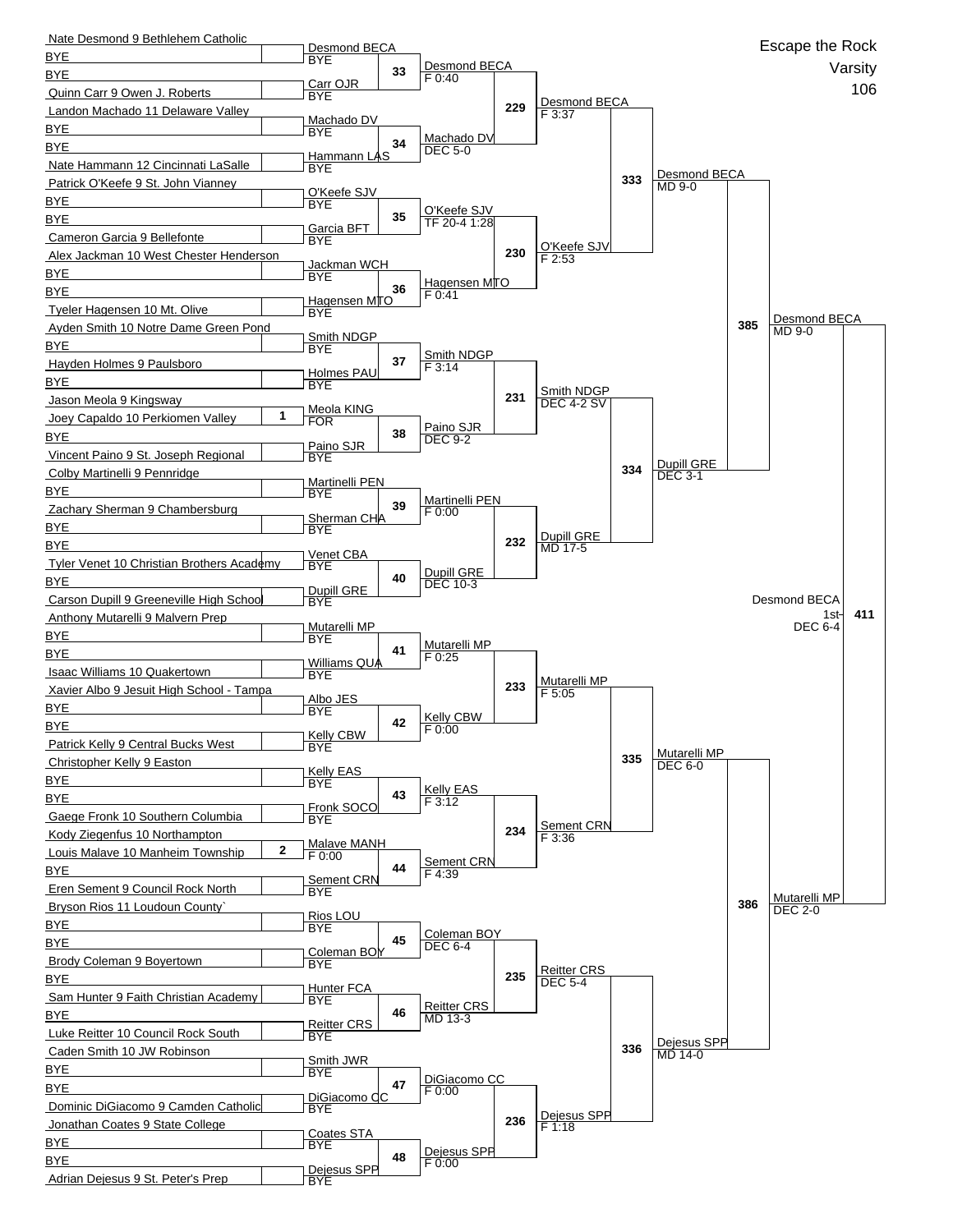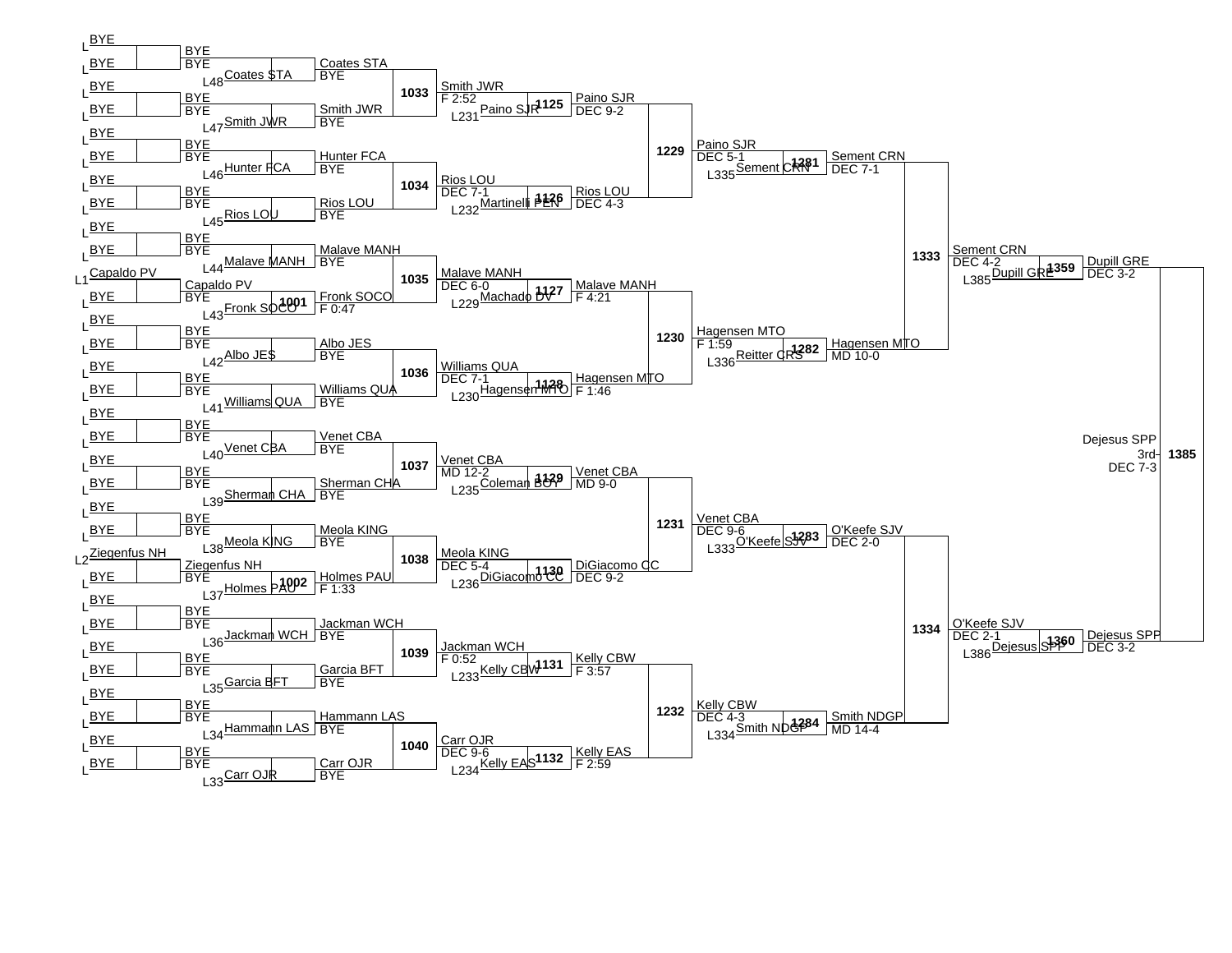

**1387** L1333Hagensen MTO DEC 4-2 L1334Smith NDGP DEC 2-1 DEC 3-2 Smith NDGP 7th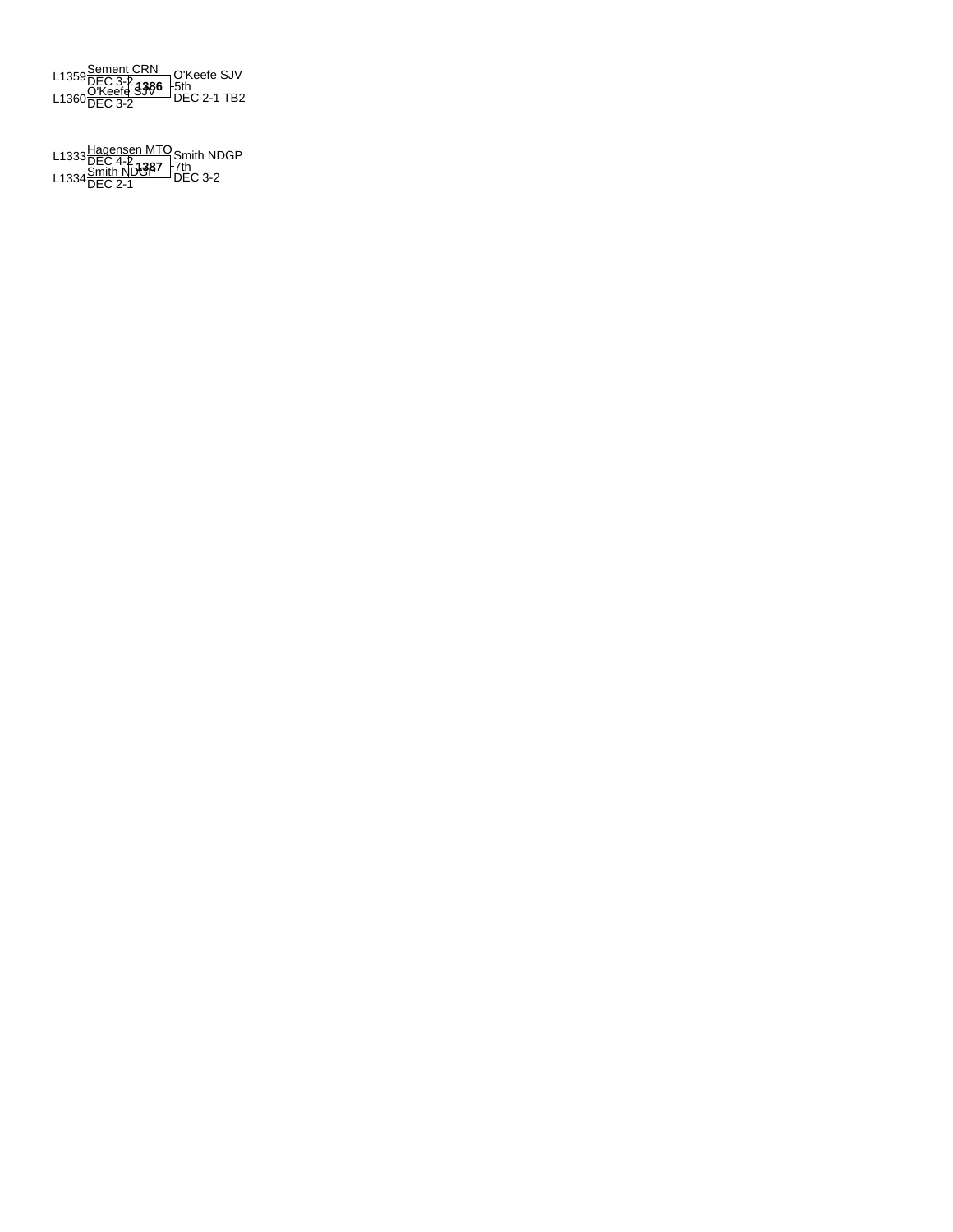

**1389** L1361Campbell BECA MD 13-0 L1362Elton HS DEC 7-0 MD 13-5 Campbell BECA 5th

**1390** L1335Wagner NH DEC 13-7 L1336Huhn LAS DEC 3-1 DEC 5-4 Huhn LAS 7th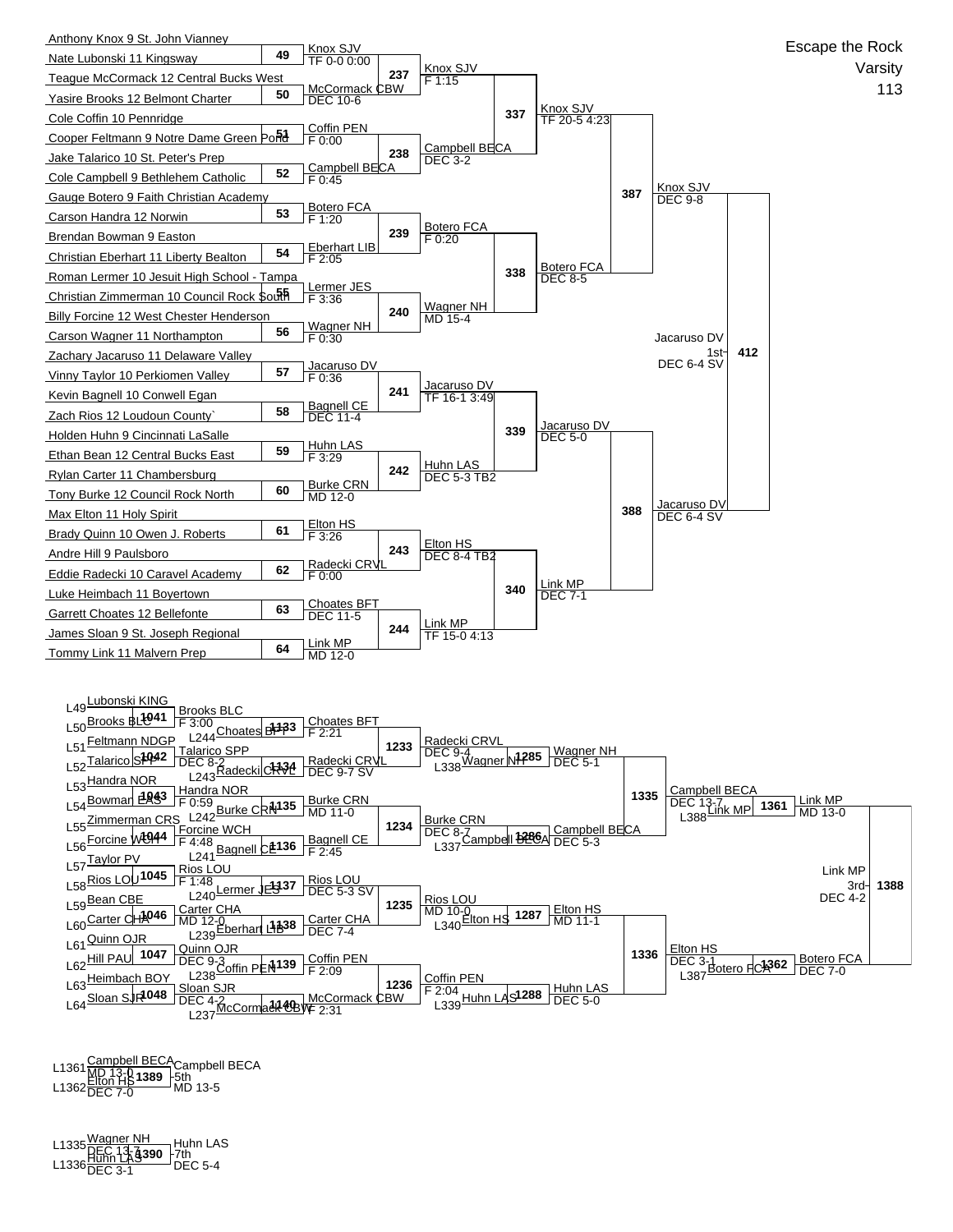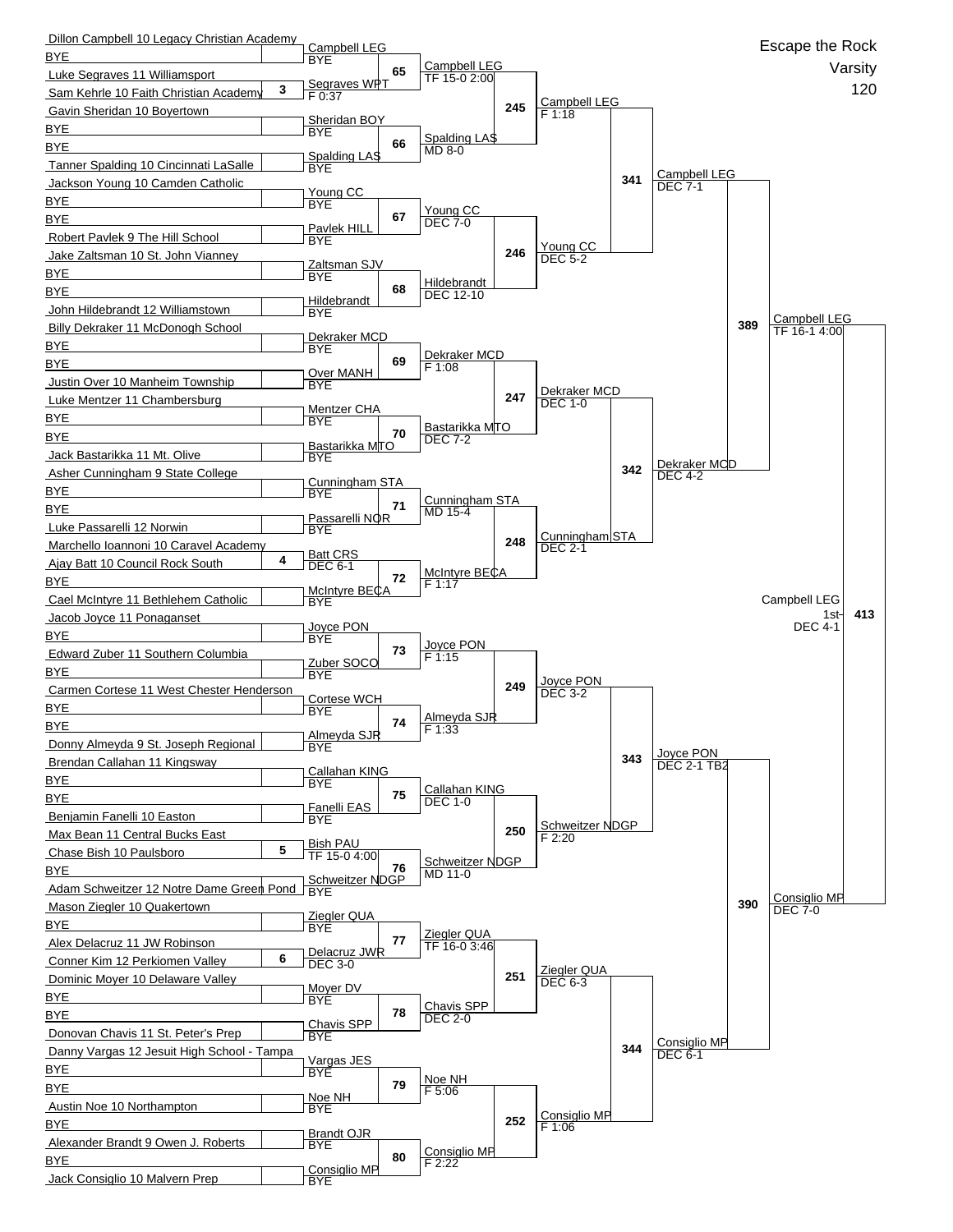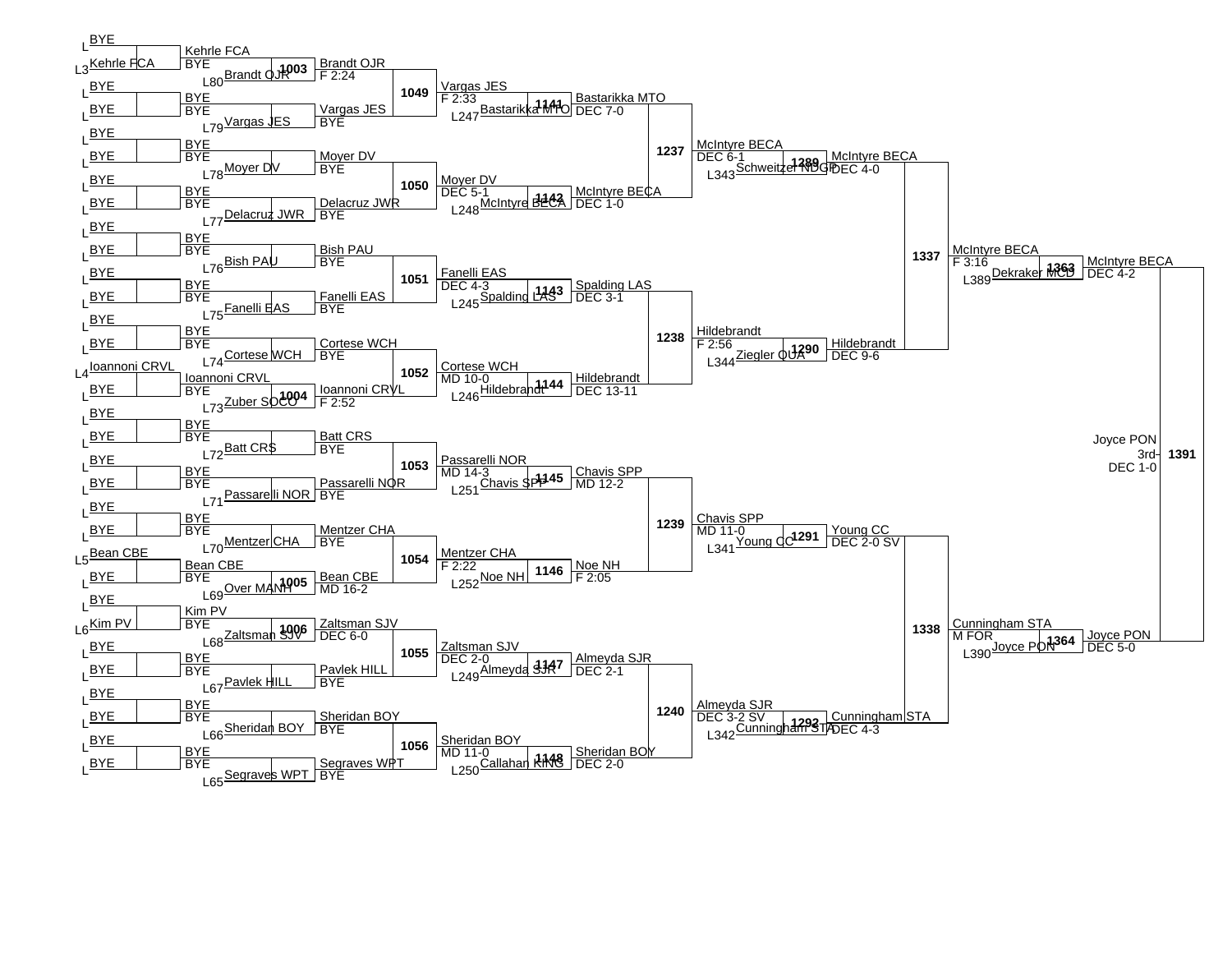L1363 <mark>Dekraker MCD</mark><br>L1364 <mark>Cunningham ST</mark>-5th<br>L1364 DEC 5-0<br>DEC 5-0 Dekraker MCD<br>·§th

L1337<u>Hildebrandt</u><br>L1338<u>Young CA</u>393 - 7th<br>L1338<u>M FOR MEOR</u> Hildebrandt 7th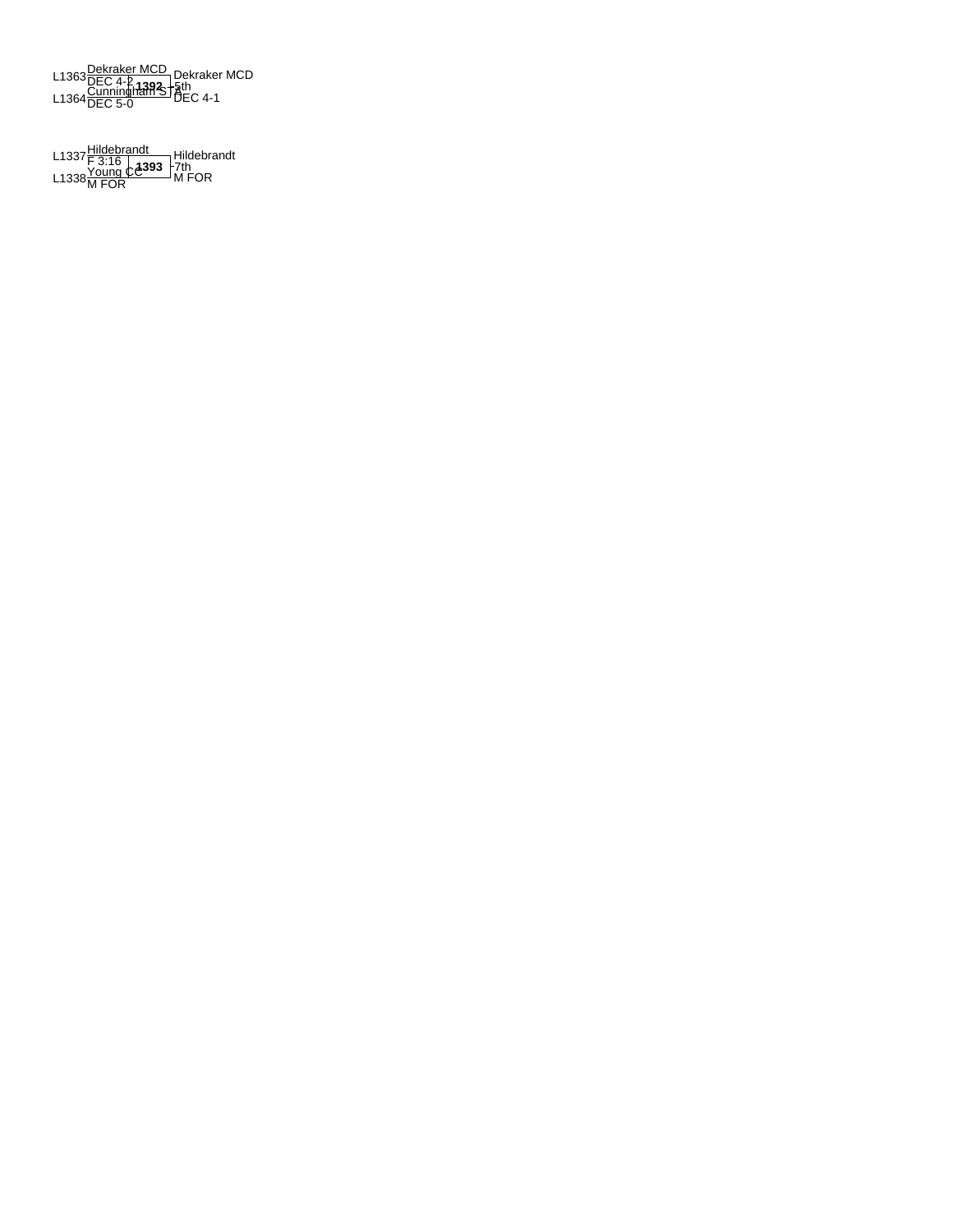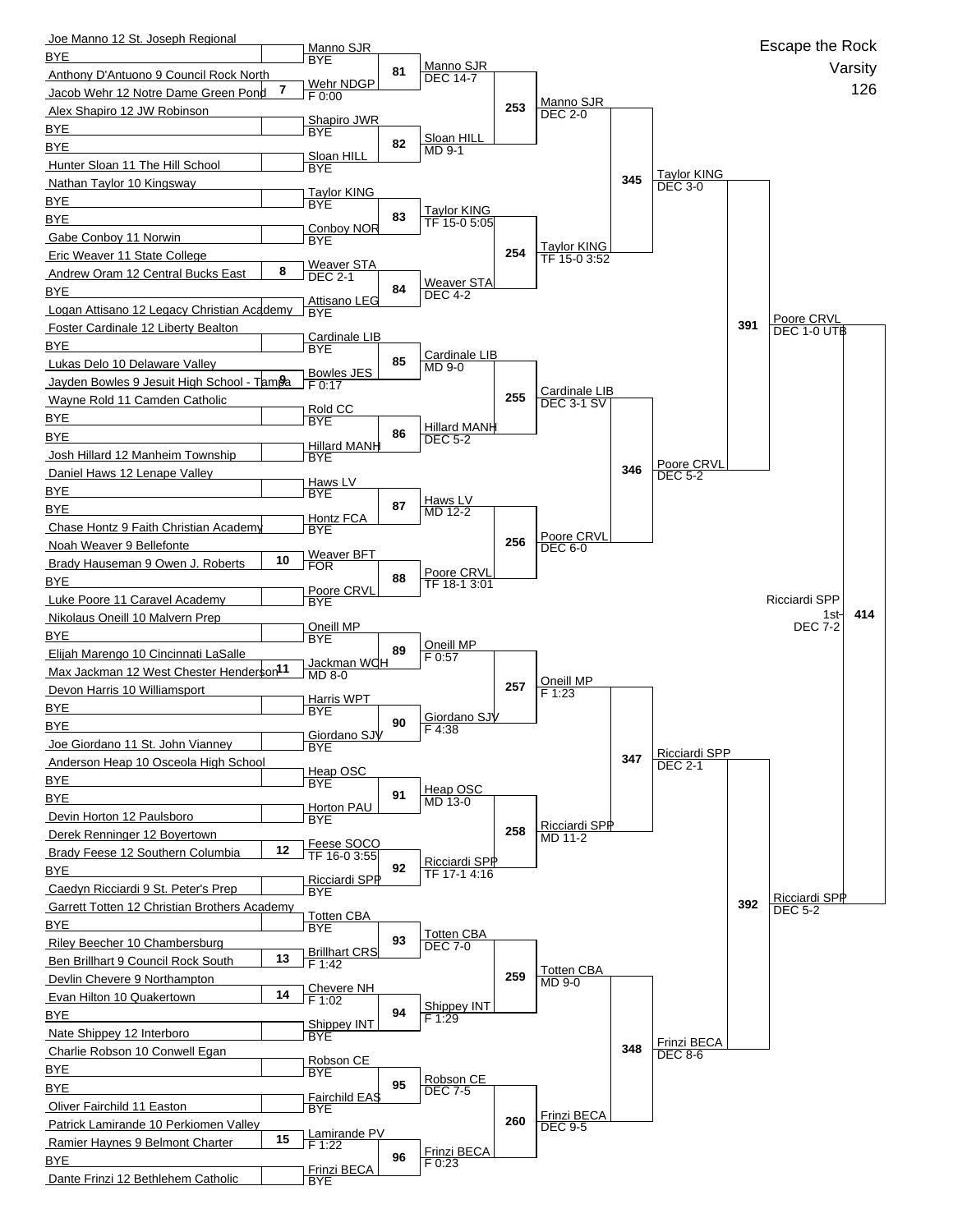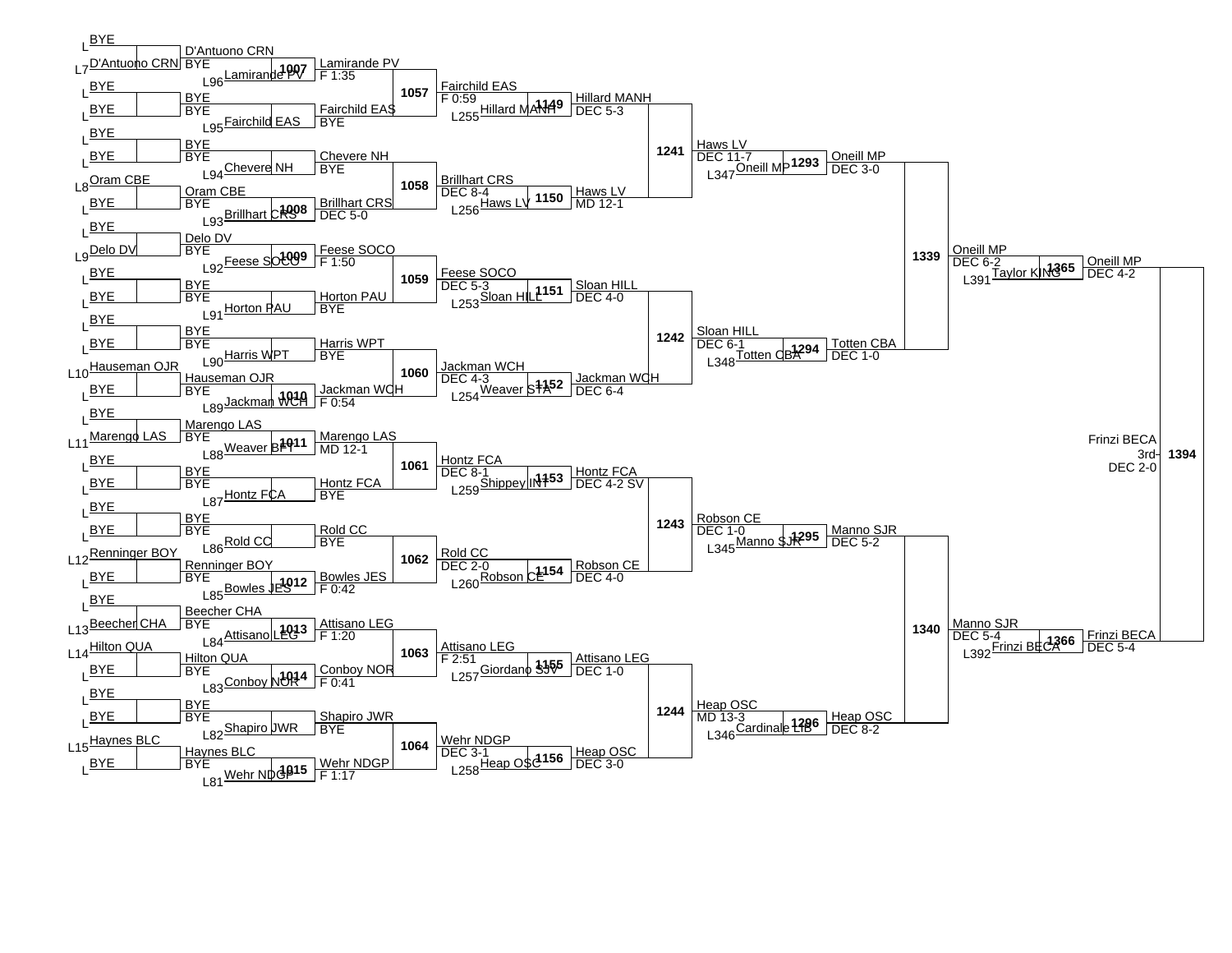

**1396** L1339Totten CBA DEC 6-2 L1340Heap OSC DEC 5-4 F 2:00 Totten CBA 7th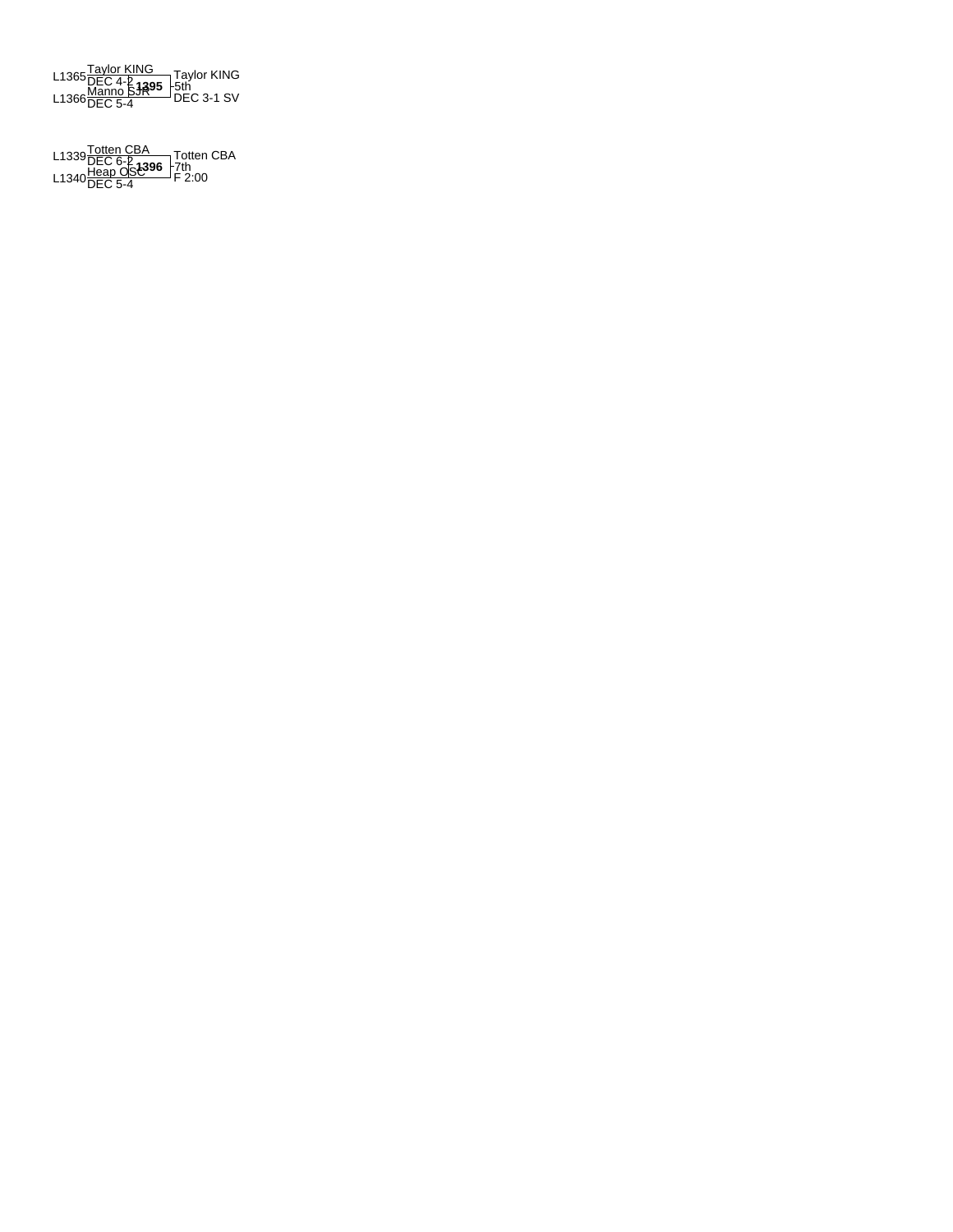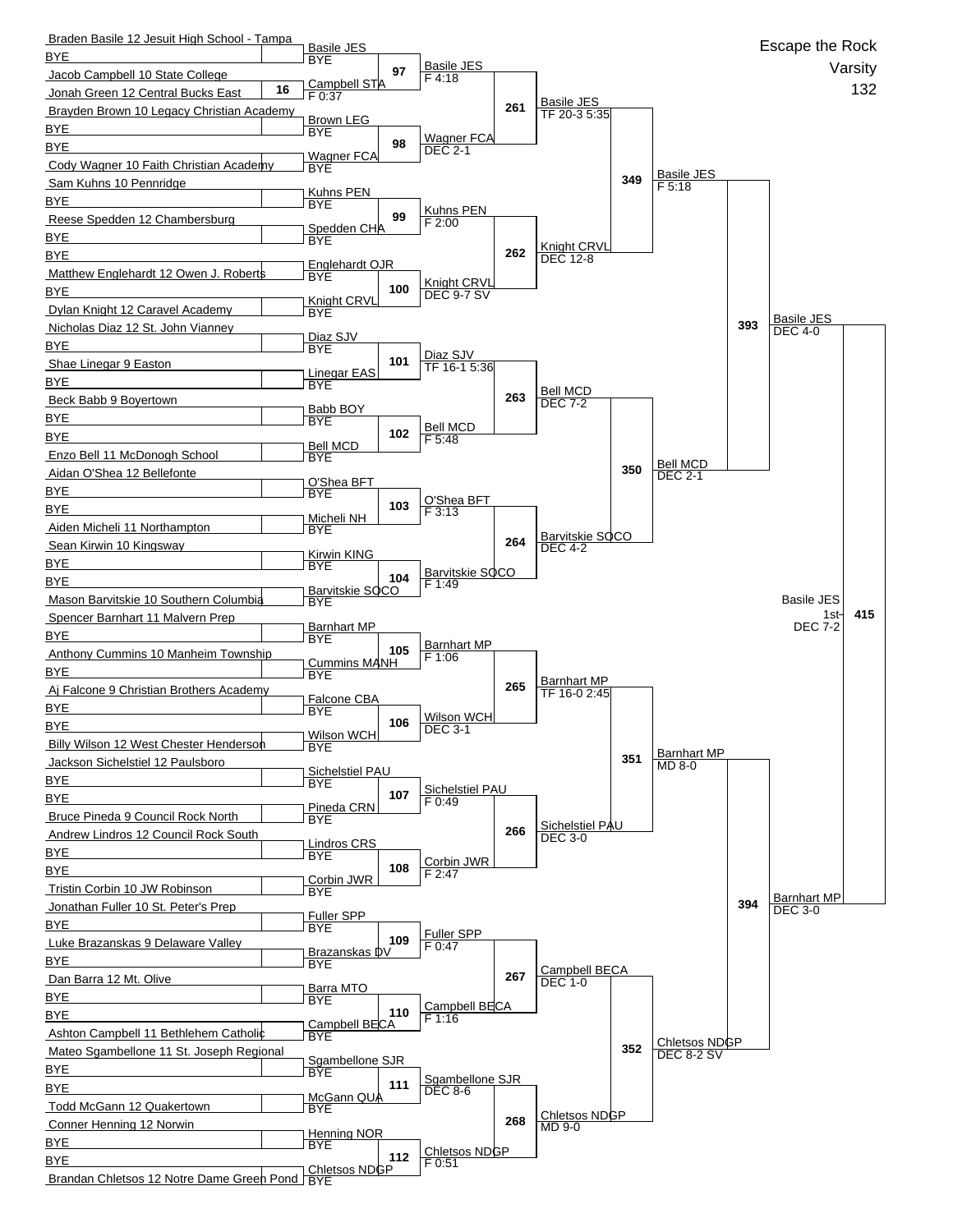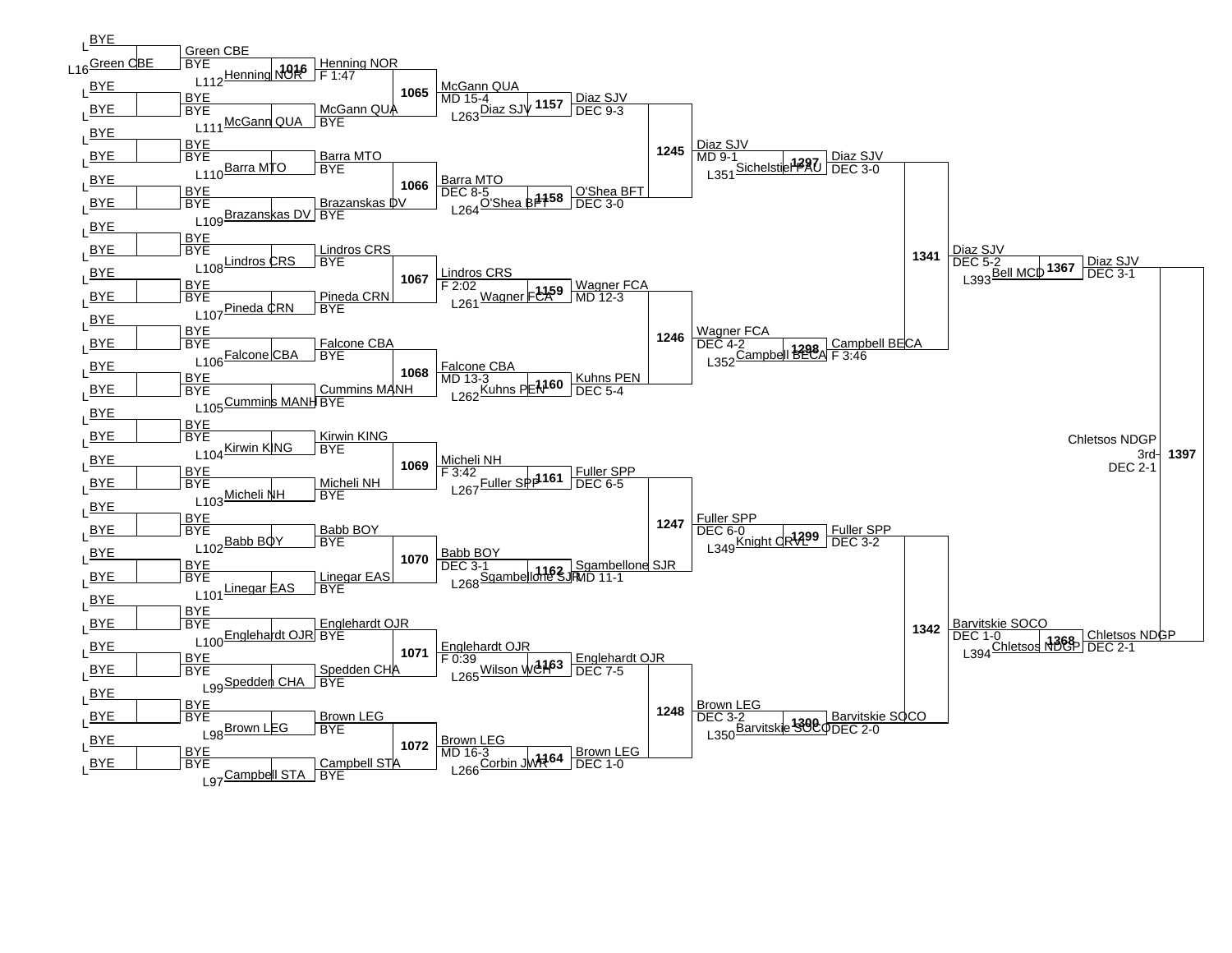L1367 <mark>Bell MCD</mark><br>L1368 <u>Barvitskie SOC p</u>th<br>L1368 <mark>DEC 2-1</mark> DEC 2-0 Barvitskie SOCO 5th

L1341 <u>Campbell BECA</u><br>Campbell DEC 5-2<br>L1342 DEC 1-0 DEC 4-2 Campbell BECA 7th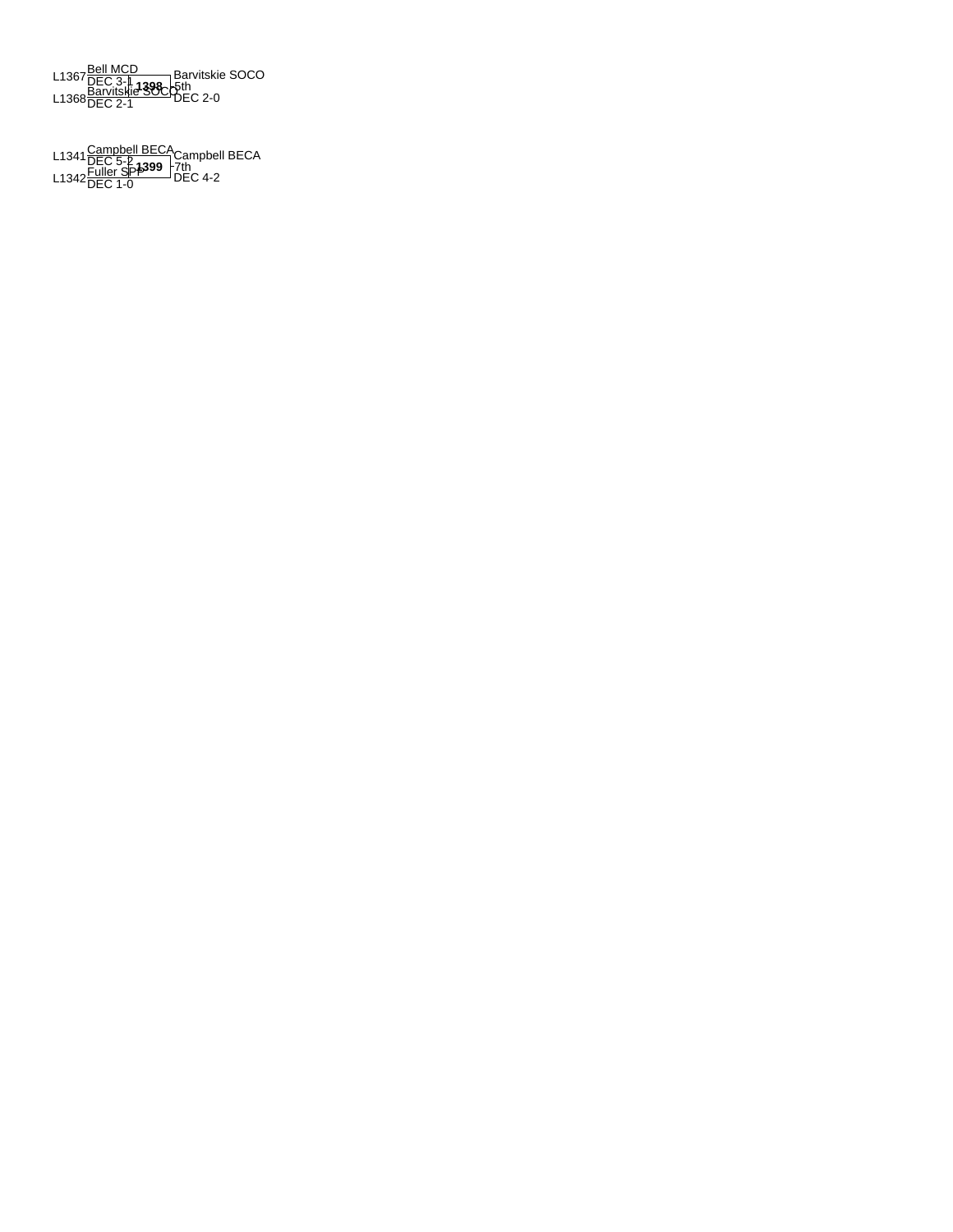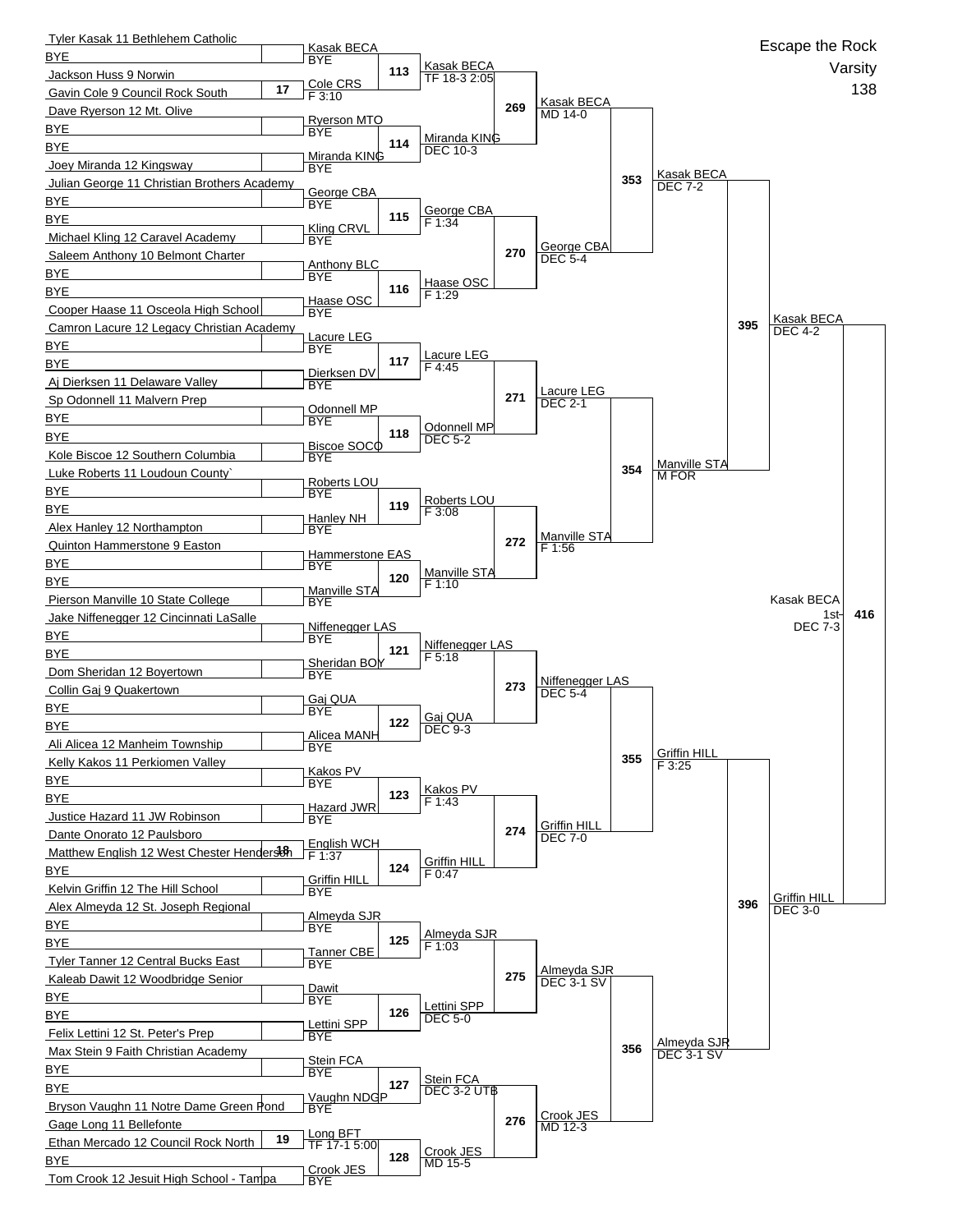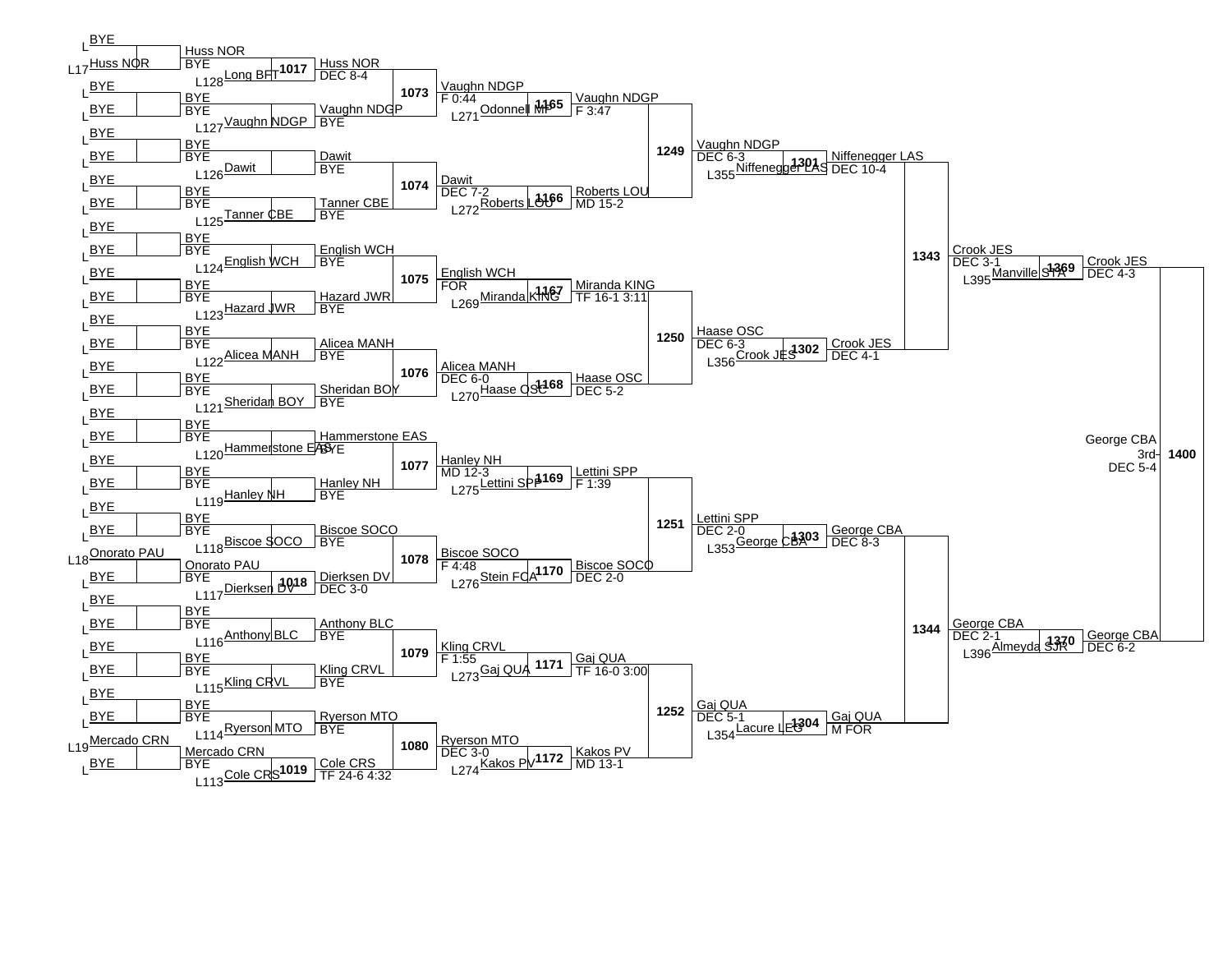L1369<u>Manville STA</u><br>L1369DEC 4-8 1401 -5th<br>L1370<u>DEC 6-2</u> M FOR Manville STA 5th

**1402** L1343Niffenegger LAS DEC 3-1 L1344Gaj QUA DEC 2-1 DEC 5-4 Gaj QUA 7th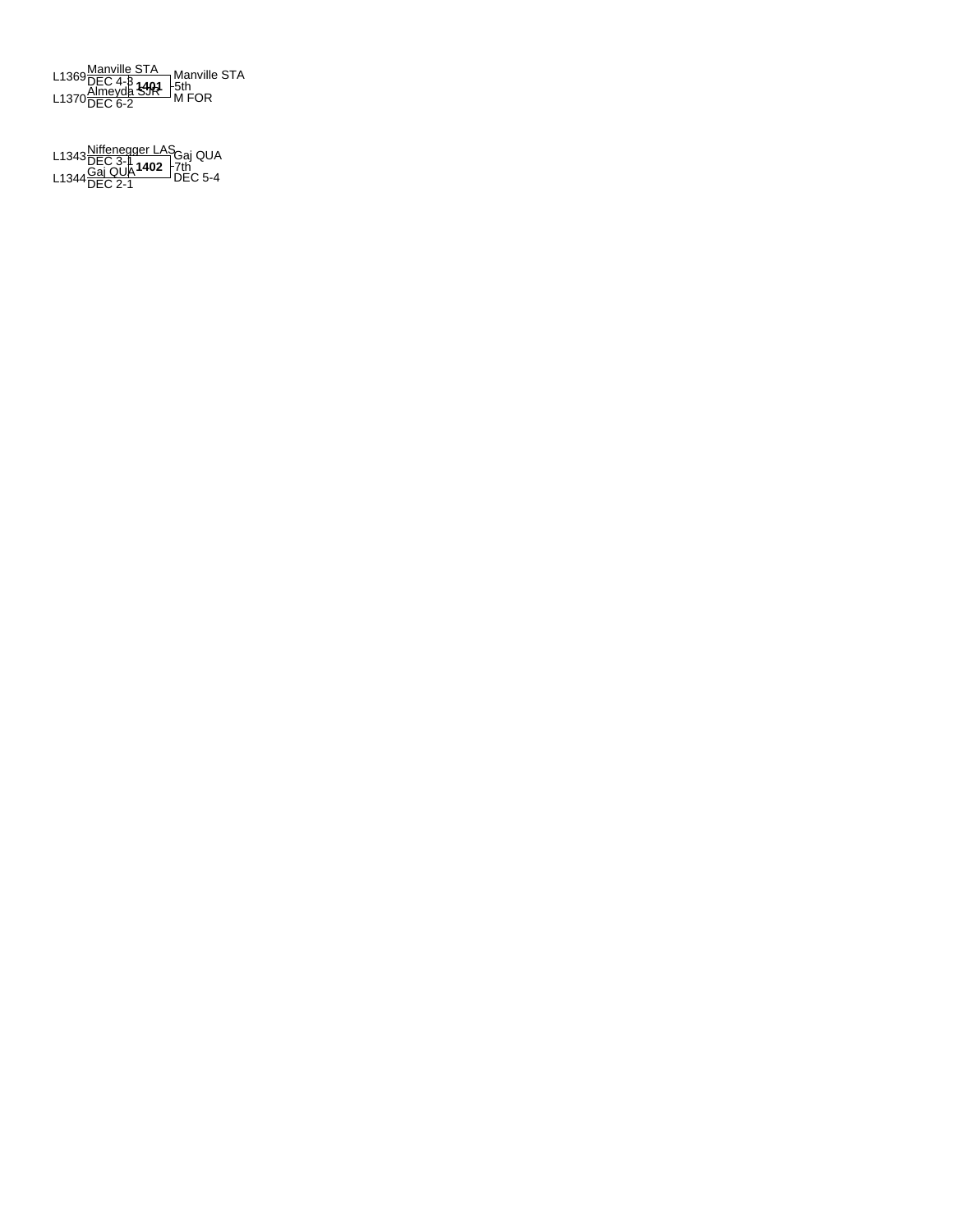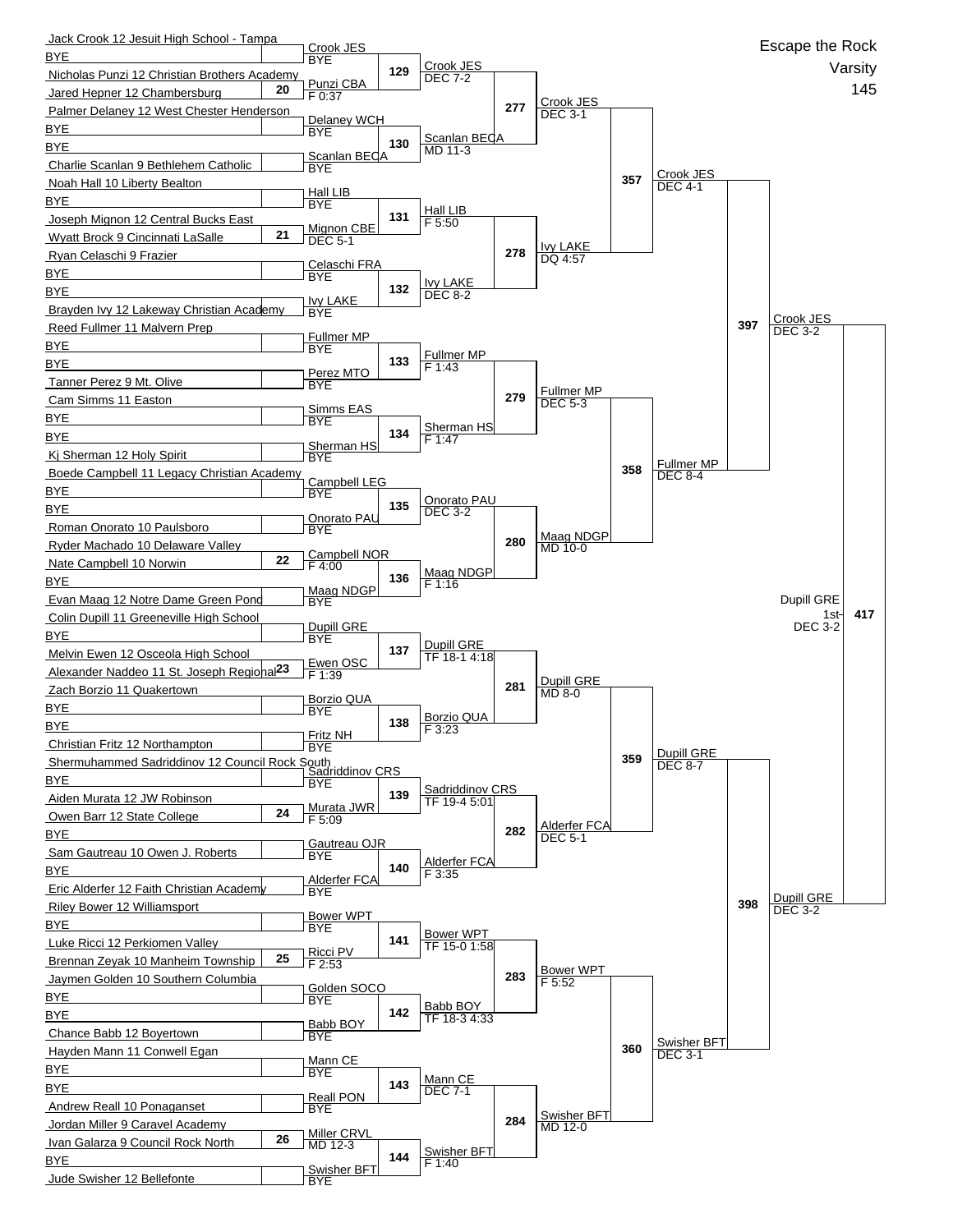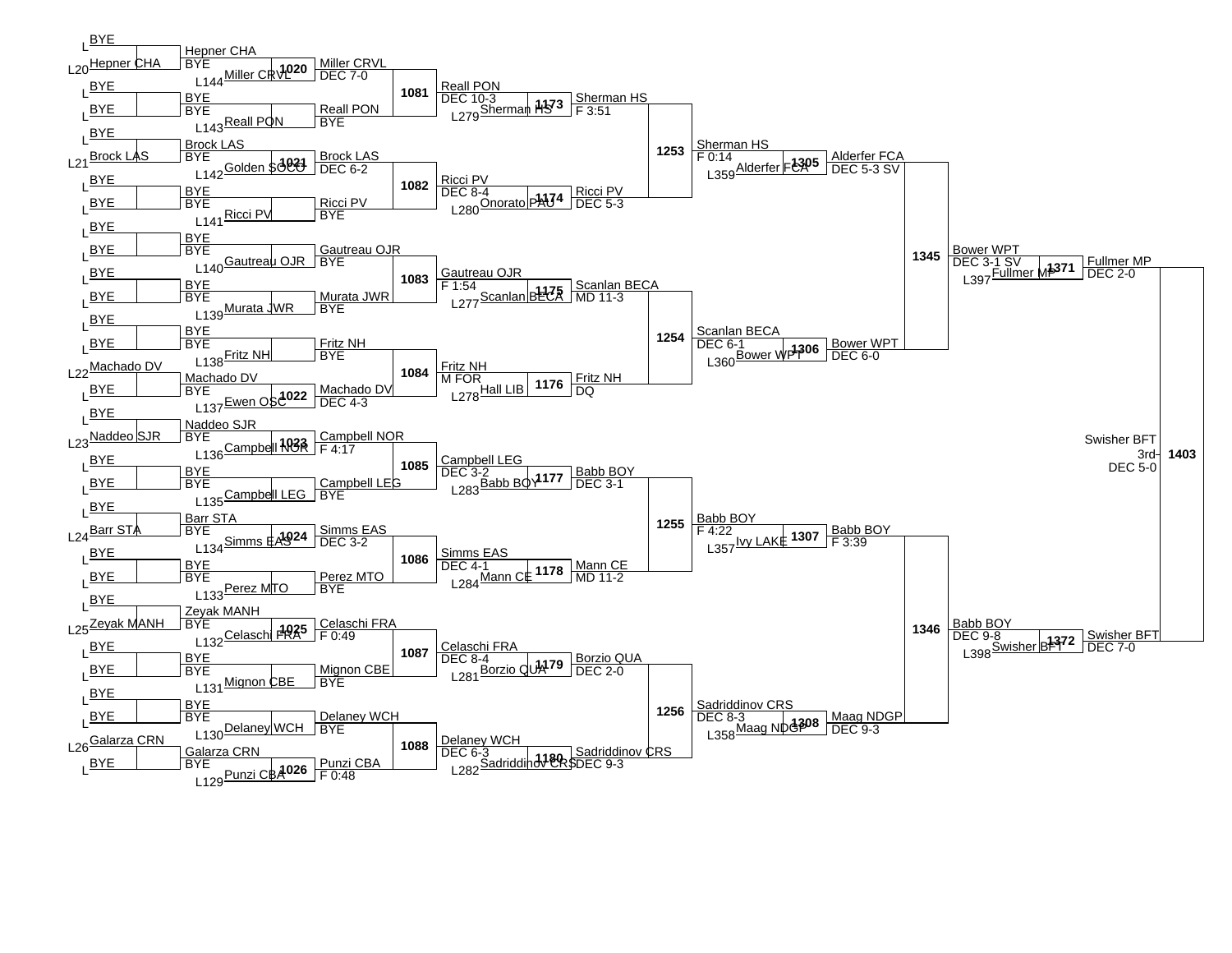

**1405** L1345Alderfer FCA DEC 3-1 SV L1346Maag NDGP DEC 9-8 DEC 12-8 Maag NDGP 7th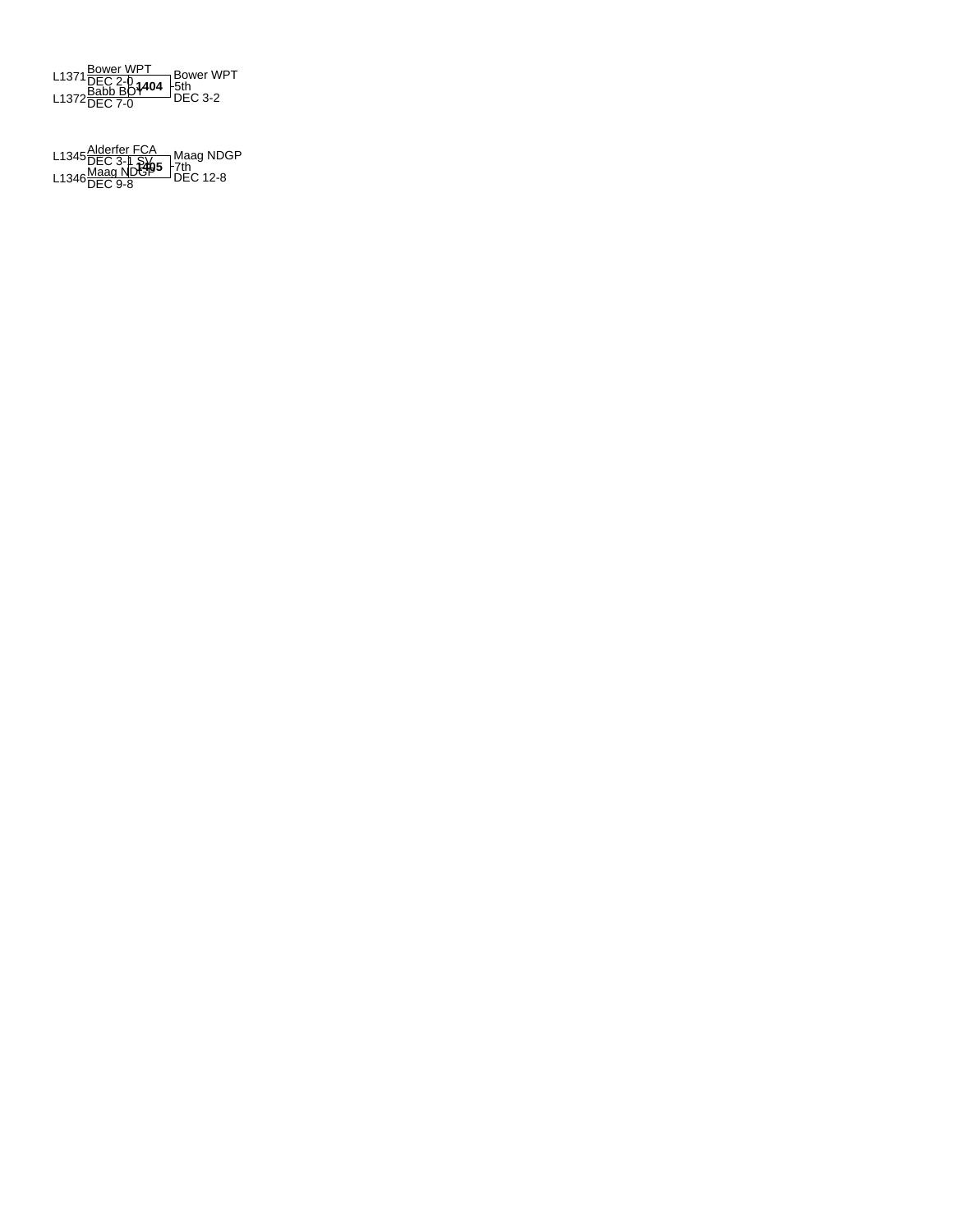

L1373 <u>Barrett CBA</u><br>L1374 Sadriddin<del>ov CR 5</del>th<br>L1374 DEC 8-5 DEC 6-4 Sadriddinov CRS

L1347 <u>Stein CBE</u><br>L1347 DEC 3-2 **UTB** - 7th<br>L1348 DEC 4-2 DEC 5-4 Palmucci KING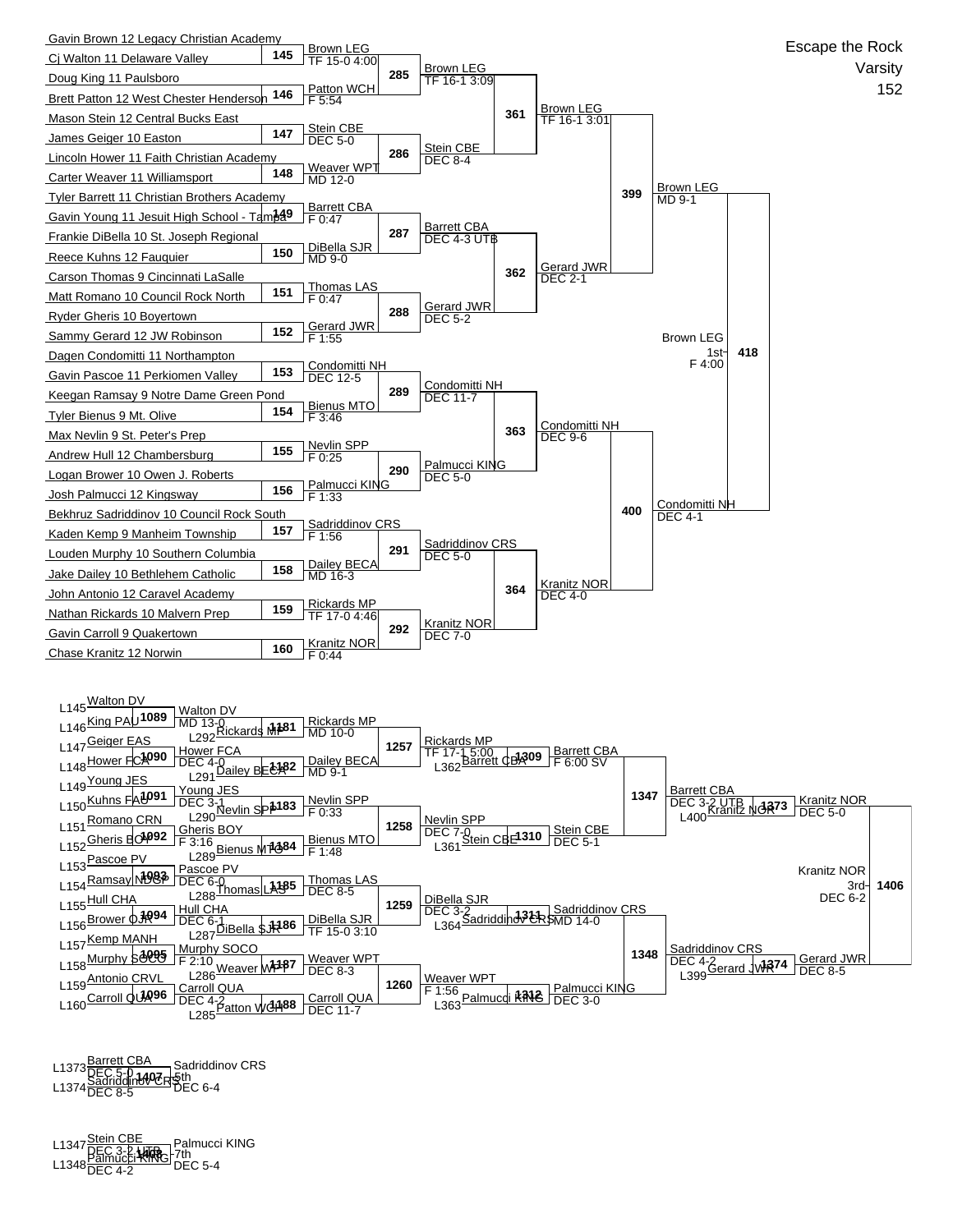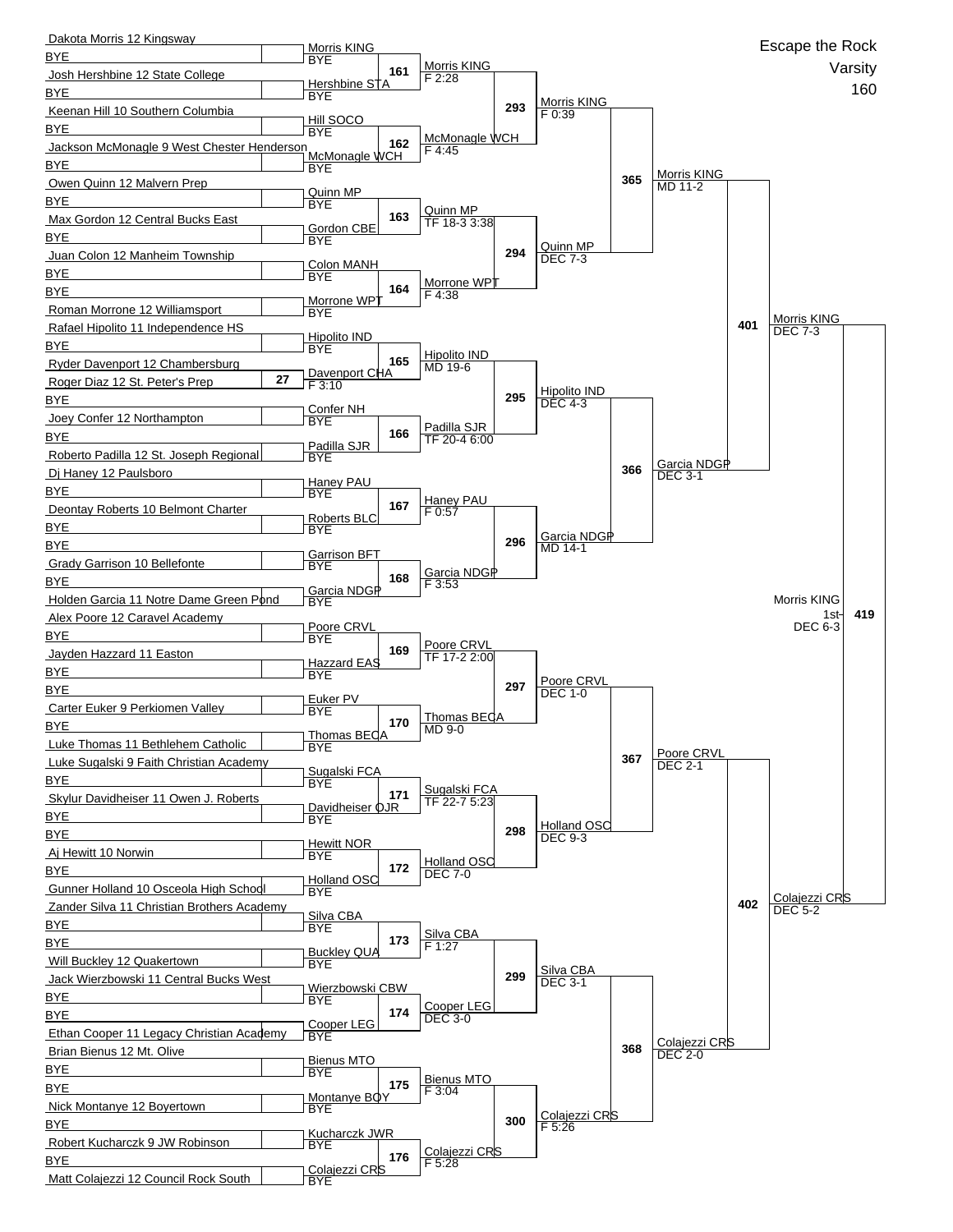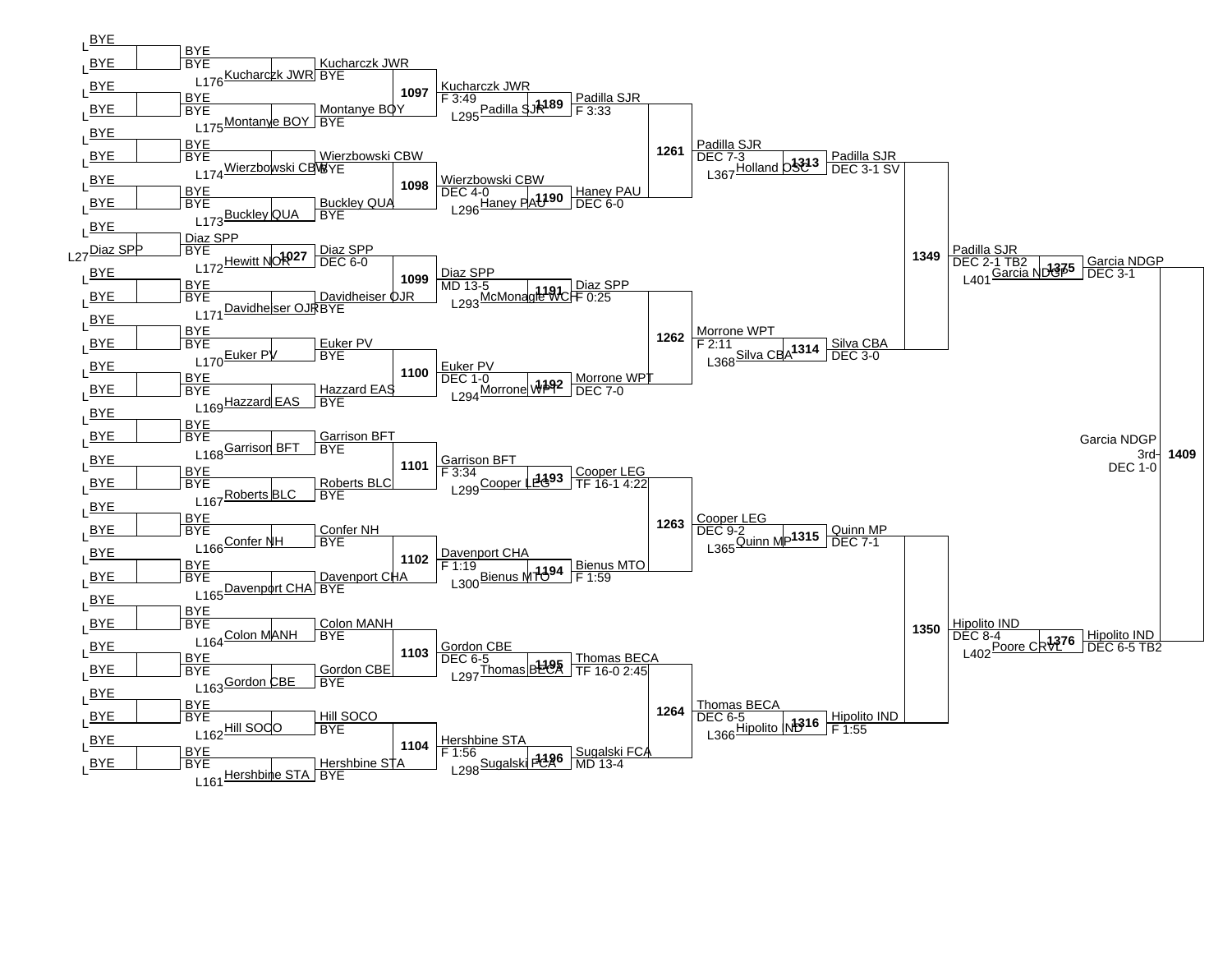

**1411** L1349Silva CBA DEC 2-1 TB2 L1350Quinn MP DEC 8-4 DEC 3-1 Quinn MP 7th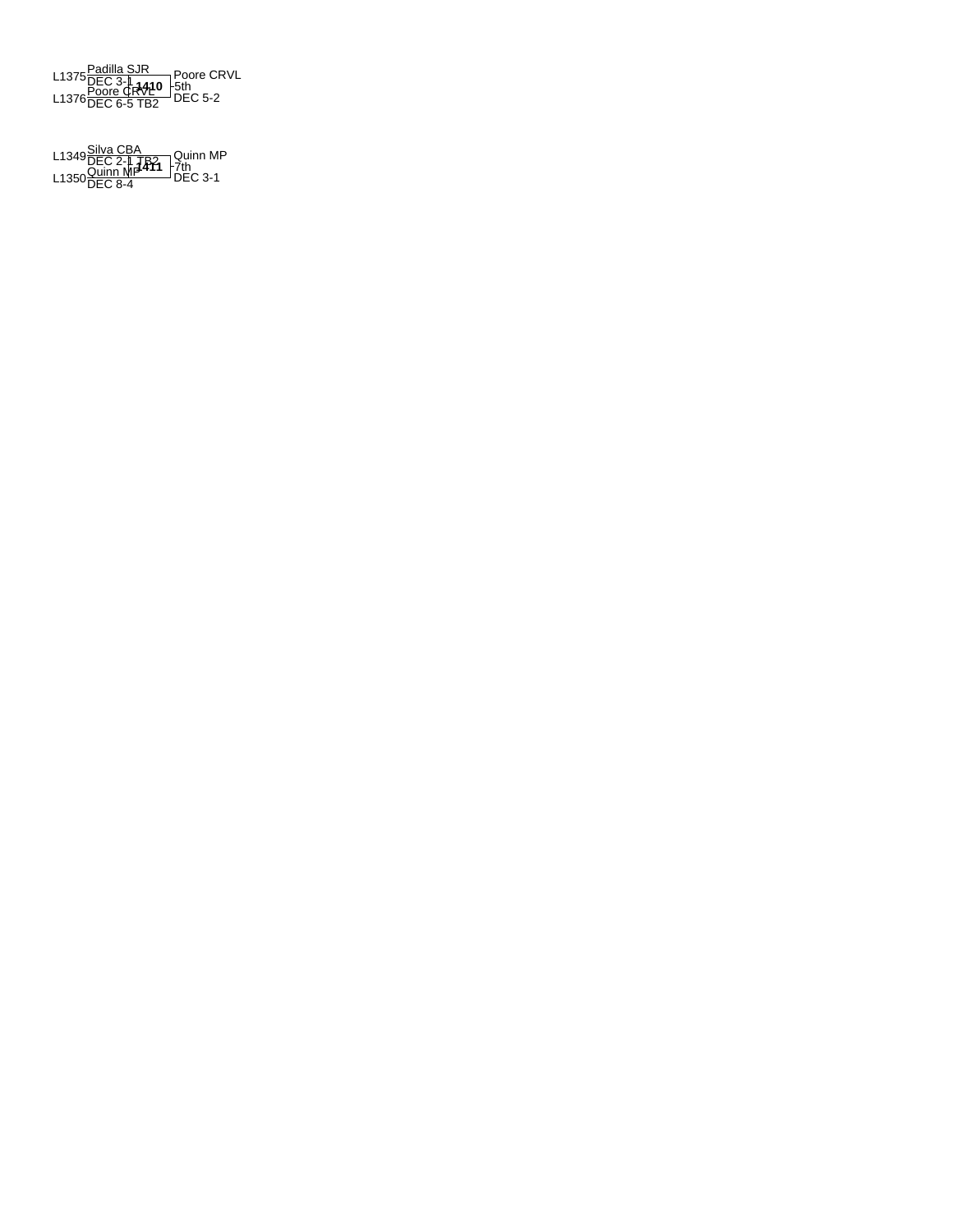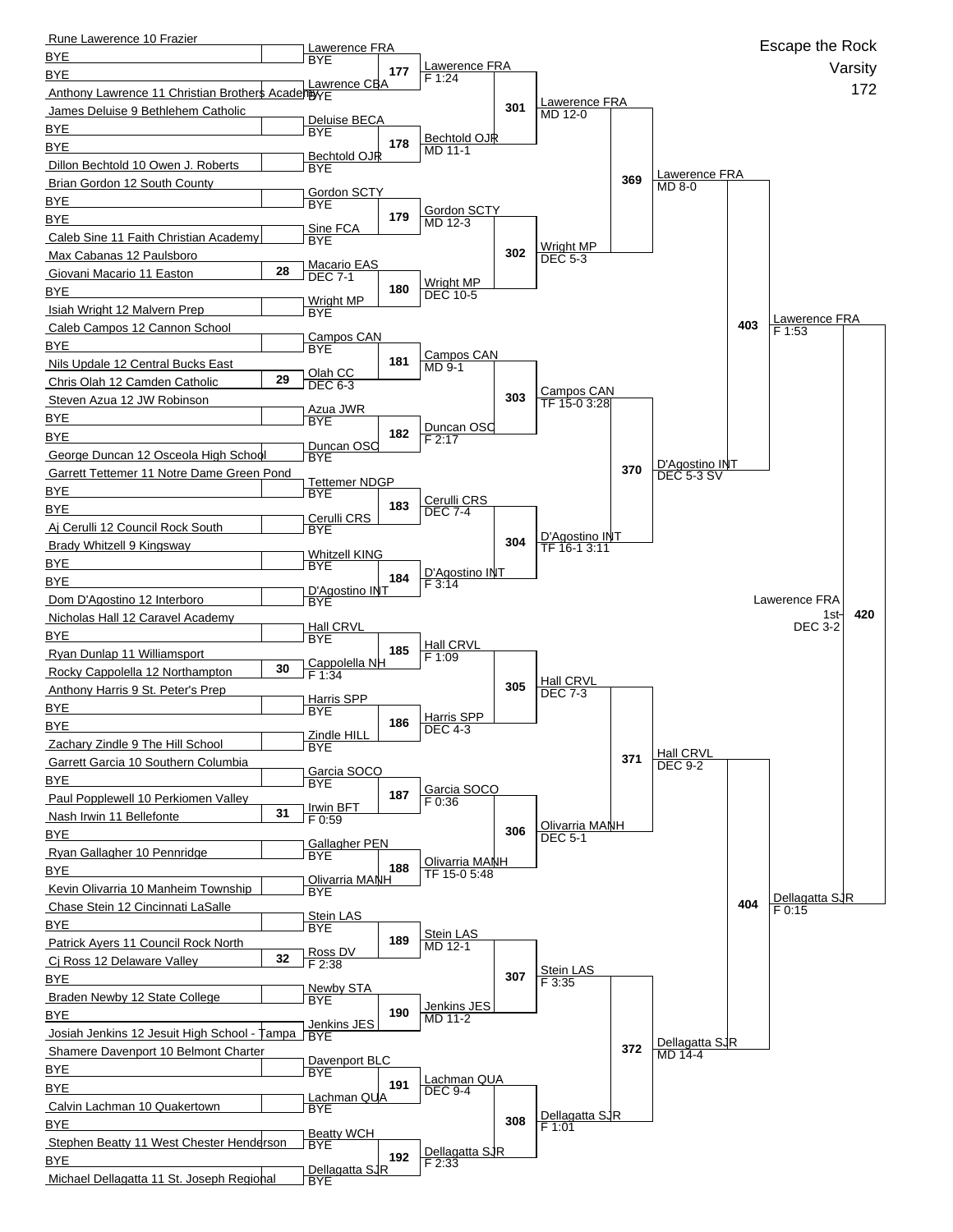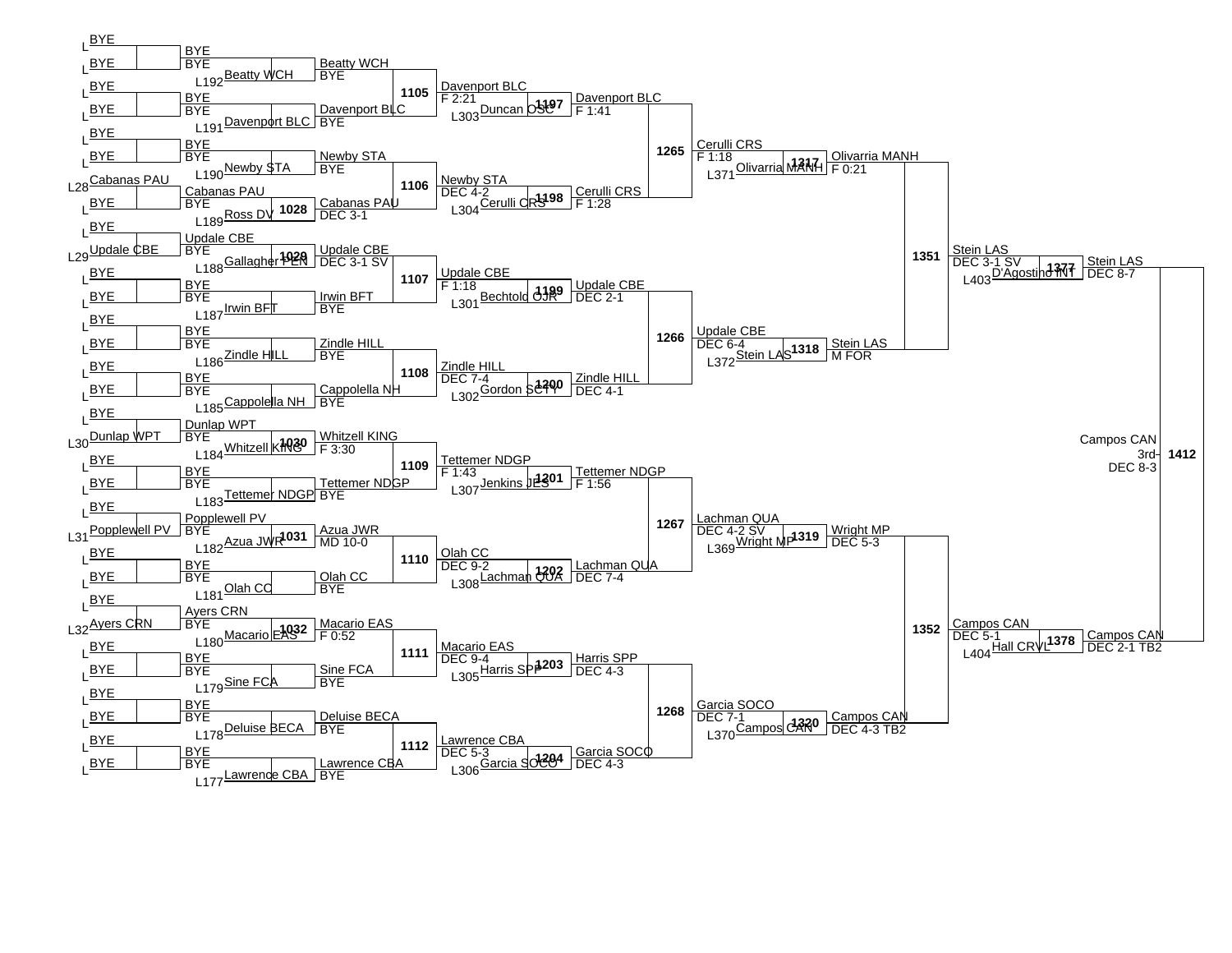**1413** L1377D'Agostino INT DEC 8-7 L1378Hall CRVL DEC 2-1 TB2 DEC 3-2 D'Agostino INT 5th

L1351 <u>Olivarria MANH</u> Olivarria M<br>L1352 <u>Wright MP</u><br>L1352 DEC 5-1 DEC 1-0 Olivarria MANH 7th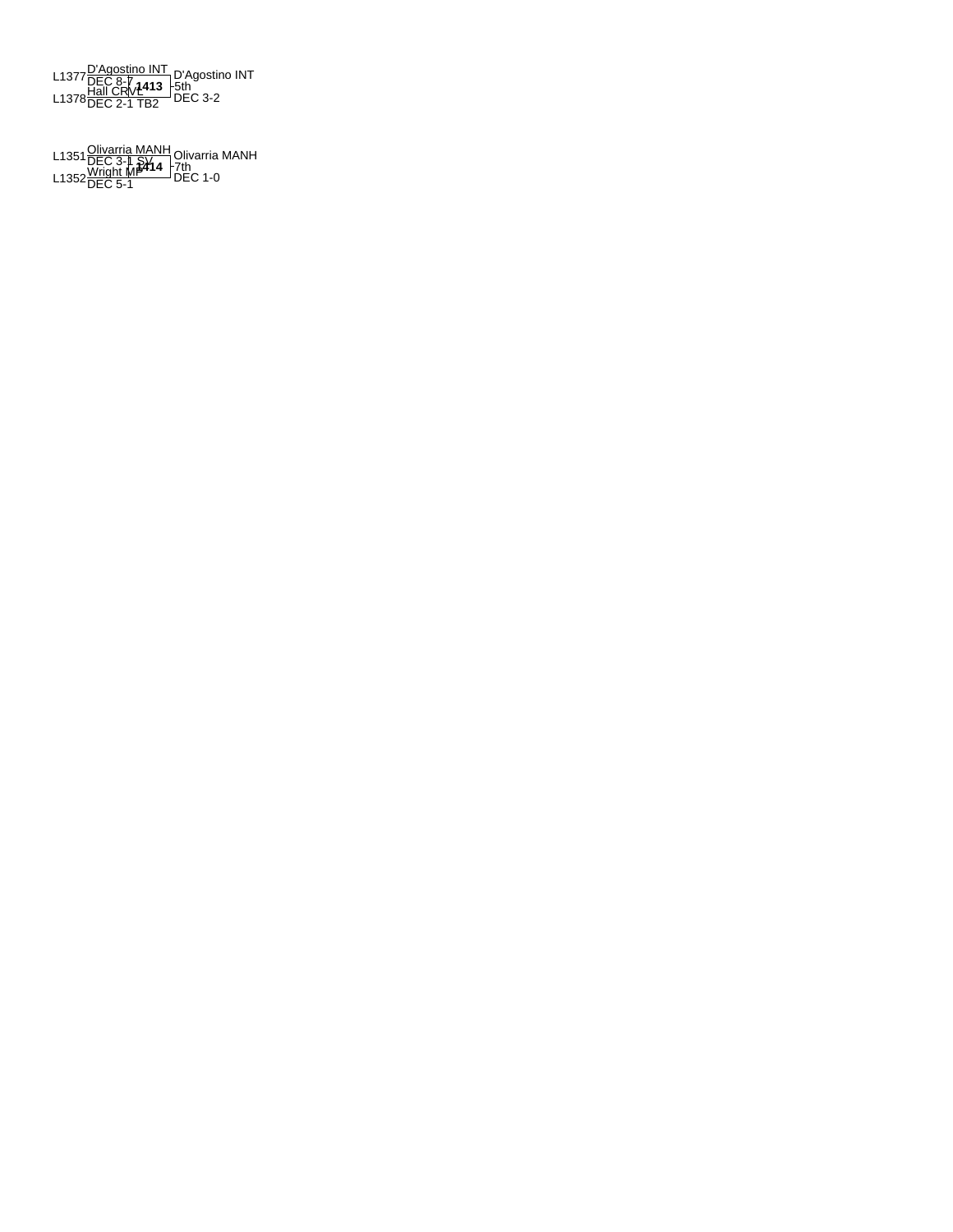

**1416** L1379Robinson WPT DEC 7-1 L1380Menifee FAU DEC 3-2 DEC 3-1 Menifee FAU 5th

**1417** L1353Duarte CRVL MD 14-5 L1354LaPenna NDGP DEC 3-1 DEC 6-2 LaPenna NDGP 7th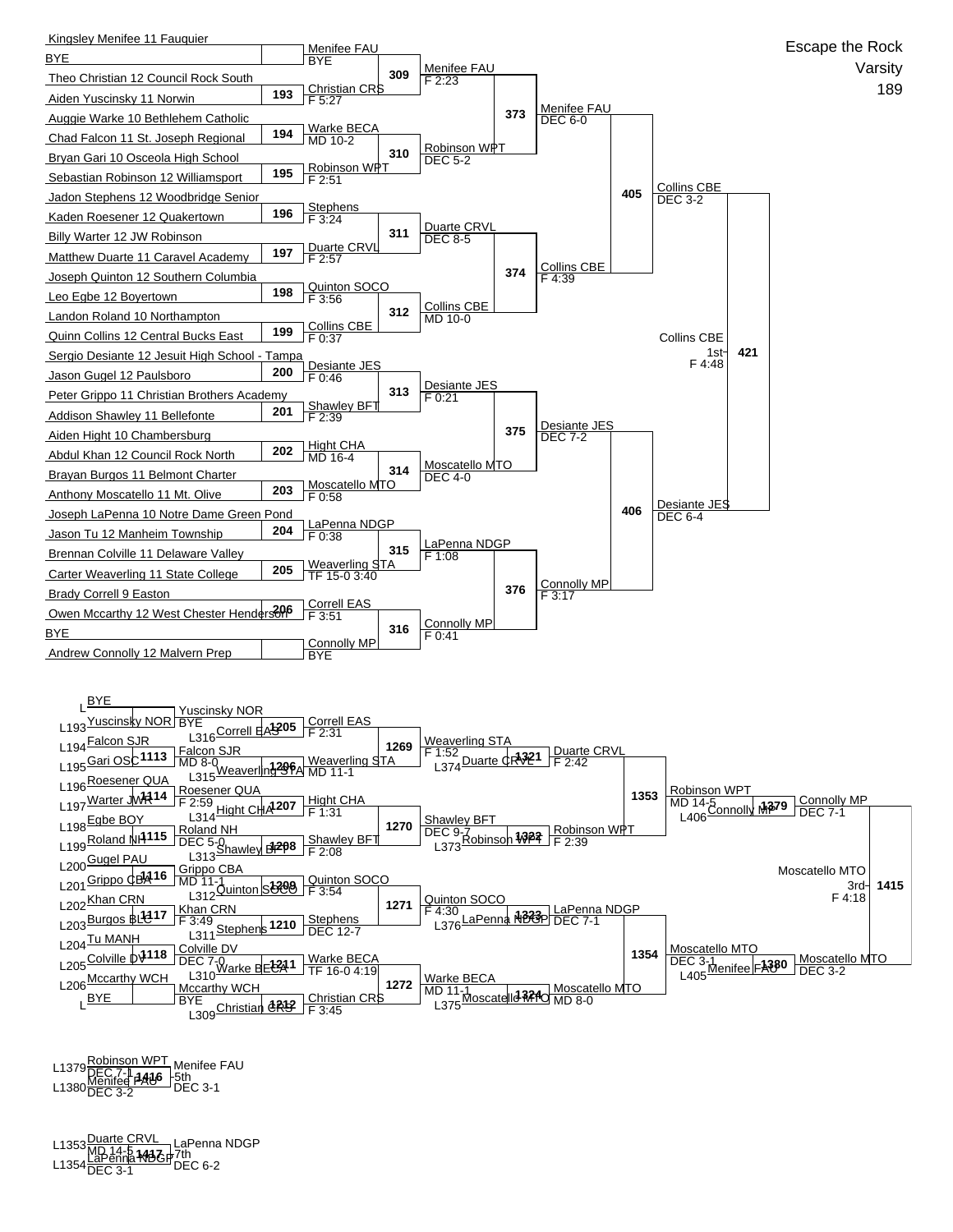

L1381 <u>DEC 5-1</u><br>L1382 Evans CH**A19** -5th<br>L1382 DEC 7-2 F 4:22 Evans CHA

**1420** L1355Doyle CRS DEC 4-2 L1356Roe CRN DEC 7-3 FOR Roe CRN Fruit<br>FOR